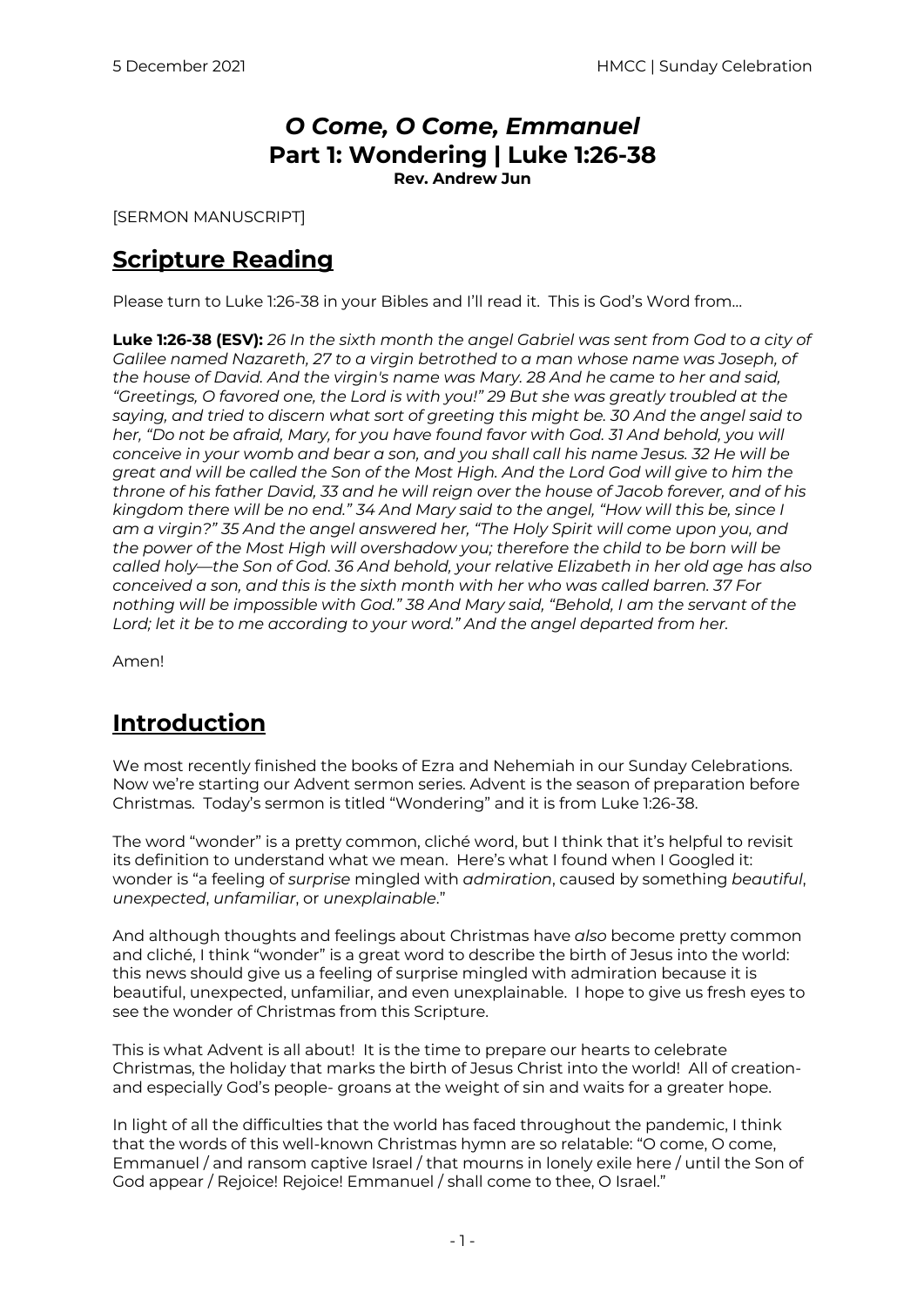Christmas is the joyful news that God *is with us* and that *he will rescue* his people! Throughout this Advent season, we'll unpack the ways we can prepare for Christmas by meditating on how different characters anticipated the birth of Jesus from the Christmas narratives in the Gospel of Luke. Today we'll focus on "wonder" from Luke 1:26-38.

## **Proposition**

Here is the "one thing" from this passage of Scripture that we read:

### *Have wonder-filled faith in God's news of Jesus' birth!*

### **Organizational Statement**

I have four main points in this sermon: first, God's presence (from verses 26-29); second, God's promised King (from verses 30-34); third, God's perfect Son (from verses 35-37); and (finally) fourth, God's people believe (from verse 38). I'll share four *wonderful* truths about Jesus Christ with each of my four main points.

**Transition:** For the first main point let's…

### **Sermon Outline**

#### **I. See verses 26-29: God's Presence.**

- A. [Here's the first truth as we think about these verses...] **Truth #1:** Jesus is God's wonderful presence with us, his grace given to us as a gift (26-29).
	- 1. In these verses, the angel Gabriel declared that God had chosen Mary and that God was present with Mary, all by his grace.
		- a) This is exciting stuff! Gabriel the angel was already part of the beginning of Luke's gospel; in Luke 1:5-25, he visited Zechariah the priest and announced that he and his wife, Elizabeth, would have a son after a long time of infertility. This son would be John the Baptist, the one who would "prepare the way" for the coming of God's chosen king. And now there's even more exciting news that the angel delivered to Mary.
		- b) There are few things that are revealed about Mary here. She lived in a city called Nazareth in the region of Galilee (the region of Galilee is circled; Nazareth is pointed out). So this was way north of Jerusalem and in the outskirts of Israel- it was the remote, quiet countryside where no one special was expected to come from and nothing special usually happened. There's nothing special about Mary's hometown.
		- c) Mary is also described here in verse 27 as a virgin. Just to explain things in a really straightforward way, this meant that she was a young woman who had never slept with a man. She was "betrothed" to a man named Joseph. You see, back in those days, marriage was a two-step process: the first step was "betrothal," which meant that there was a formal agreement to marry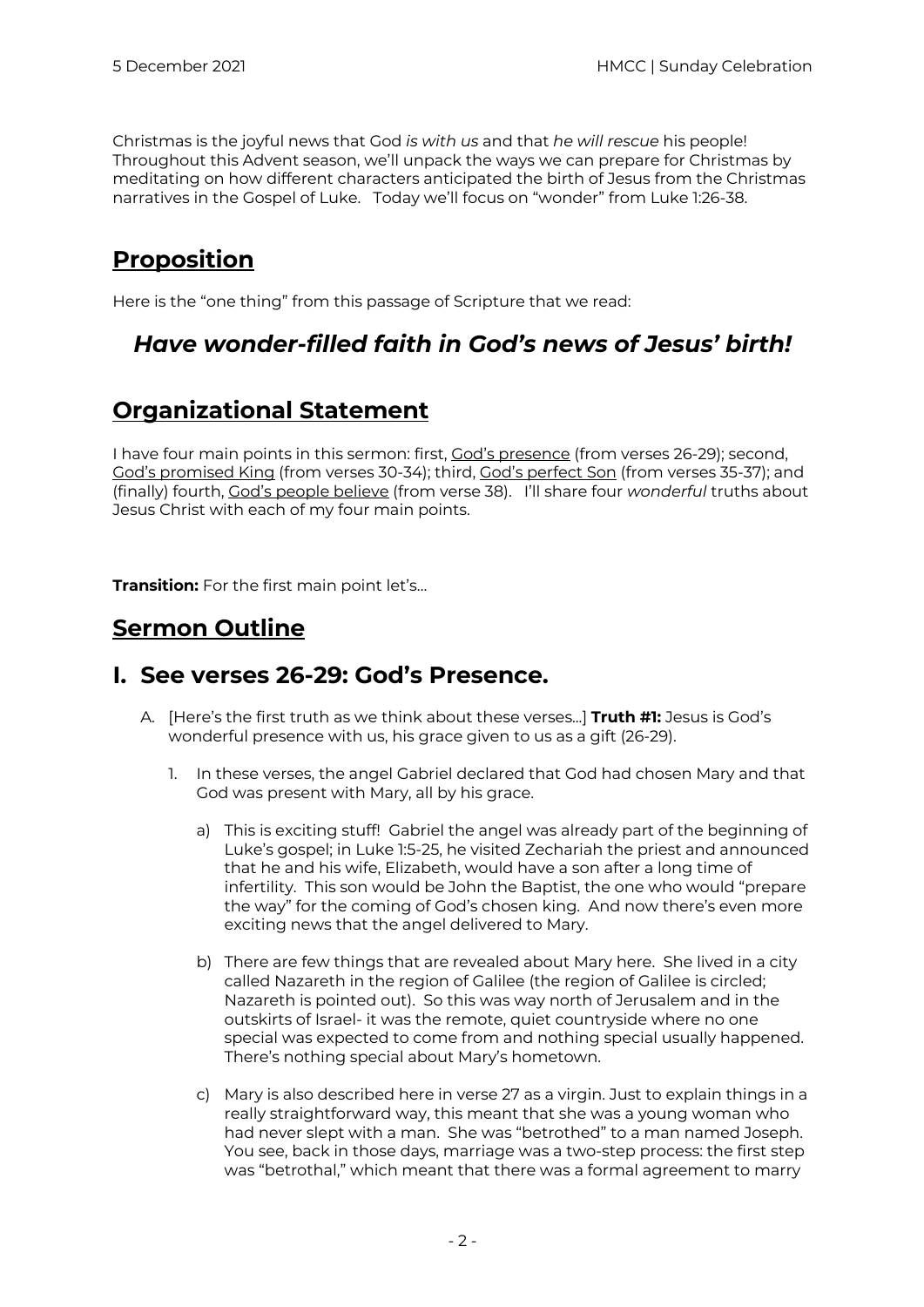and a payment of the bridal price; the second step was "consummation," which meant that the husband took his wife home to live together. A husband and wife only slept together in the consummation step. So Mary was betrothed to Joseph and they had not consummated their marriage yet. She had not yet slept with Joseph.

- d) Joseph is a passive character here, which is different than in Matthew's gospel in which he's more prominent. Here in Luke's gospel, it's just mentioned that Joseph was a descendant of David, the greatest king of Israel who reigned during the "golden era" of their history. But by this time, about one thousand years later, Joseph's family was not royalty at all. He was just a pretty normal guy living in Galilee and getting ready to be wed to Mary.
- e) My point here that I want to make is that there was *nothing special about Mary*: she was a regular human being who- like all of us- was a sinner and fell short of God's glory (Romans 3:23). When Gabriel the angel came to Mary, his message was very "wonderful"- it was an unexpected surprise. An angel of the Lord came to *her*- a *no one special* in the middle of *nowhere special*- and told her that *she was favored* by God. This word "favored" is the same exact word as "grace": God was giving his divine grace to her! And the angel of the Lord told her that God himself was *with* her! This was the fulfillment of God's promise from Isaiah the prophet:
	- Isaiah 7:14 (ESV): *14 Therefore the Lord himself will give you a sign. Behold, the virgin shall conceive and bear a son, and shall call his name Immanuel*.
- f) "Immanuel" is Hebrew and it literally means, "God is with us." God was not just in the temple in the important city of Jerusalem where the leaders of their day lived; God was with this common young lady Mary in this common place! This is part of the wonder of Christmas! From verses 26-29, we see the prelude to *Wonderful Truth #1: Jesus is God's wonderful presence with us, his grace given to us as a gift*. For us, this might sound like old news, but for Mary this was absolutely brand new, wonderful news! That's why the text says that she was "greatly troubled" and "tried to discern" what in the world was going on. Her feelings totally make sense because this was totally *unexpected* and *unfamiliar* to her!
- g) But not just to her, but this would have been a *surprise* to all of Israel. You see, this was called the "intertestamental period," or the time between the two testaments. Remember last week we said that the end of Nehemiah was a "cliffhanger" because it was the last book in the Old Testament in terms of historical timeline. After Nehemiah, there was four-hundred years of silence- no prophets, no messages from God- and Israel waited impatiently for God to do something. And *now* God announced personally to Mary that he was going to pour out his grace and give the world his literal presence- God in flesh and bones into the world!

**Transition:** So far we've heard about God's presence. Now for the second main point let's…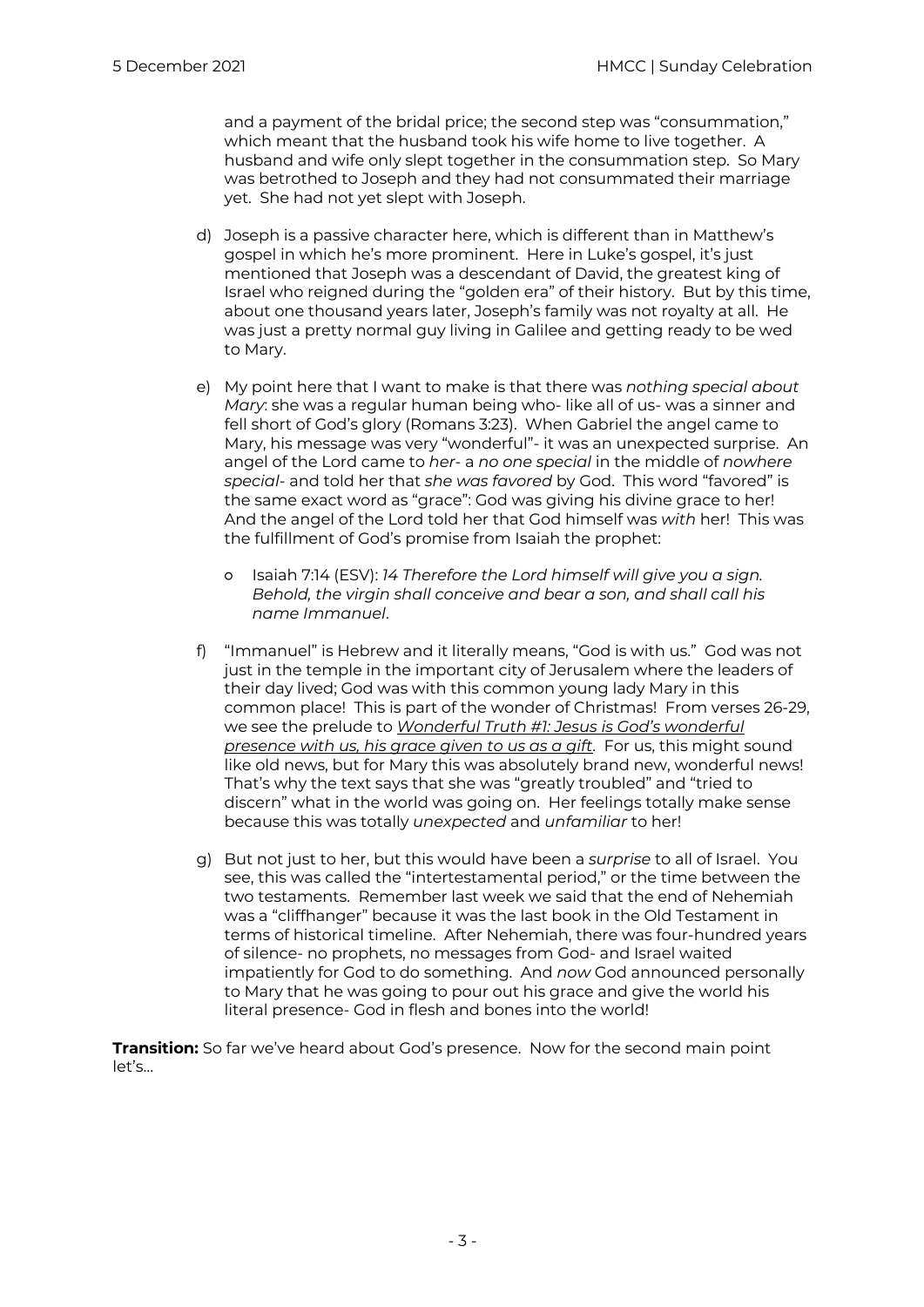#### **II. See verses 30-34: God's Promised King.**

- A. [Here's the second truth as we think about these verses...] **Truth #2:** Jesus is God's wonderful King that he promised to us in the Scriptures (30-34).
	- 1. In these verses, the angel Gabriel declared that Mary would give birth to Jesus, the "Son of the Most High" and his promised King.
		- a) There is a lot of information packed here in these verses. Gabriel the angel elaborated on his message to Mary: Gabriel announced that the baby that would be in her womb already had a name chosen by God for him- the baby's name was "Jesus." "Jesus" is actually "Yeshua" in Hebrew and it means "YHWH (which is the personal name of God as revealed in the Old Testament) saves." In Matthew 1:21, it explained that this name pointed to the truth that Jesus would save his people from their sins. But there's more to this so let's continue the idea of *why* the identity of this baby was so surprising for Mary. Jesus would not be a *common* dude- Gabriel's exact words were that he would be "great"!
		- b) Gabriel said specifically that Jesus would be given the throne of David. This is really *wonderful* because this is what God promised to David himself and to the rest of Israel throughout the Scriptures. It's recorded in 2 Samuel 7:12-13: God promised that when David died, he would raise up a new king who would come from David's family line. If you have ever heard of the terms "Messiah" or "Christ," these are the Hebrew and Greek words for "king," and they refer to the king that God promised to David. This king would build God's house and would be king forever!
		- c) And Gabriel said that this promised king wouldn't just be a "son of David" but the "Son of the Most High." Throughout the Old Testament, the title "Most High" refers to God- God who is revealed in the Bible as, literally, no one else higher! And the promised King, Jesus, would be the Son of the Most High! Let's think about this a bit more. Kings came and went and led the people of God into all kinds of idolatry, immorality, and corruption; all of their earthly kings from Saul, David, Solomon…and then all the other lesser kings that came afterwards- ultimately *failed their people*.
		- d) Eventually, they were conquered, their city and temple were destroyed, and they were taken into exile. Like we studied before in Ezra-Nehemiah, the Jews experienced a bit of a revival, but even then, they still *felt* their need for a greater king; they cried out to God in confession of their sins because they were still *slaves*- they had been waiting for four hundred years and in that long passing of time, they were subject to the Persians, the Greeks, and then the Romans. But now God promised that his own Son would be their perfect, promised King!
		- e) But here's where it got really confusing for Mary and for any recipient of this Gospel. Mary asked this question in verse 34: *"How will this be, since I am a virgin?"* Mary would be *pregnant*! Don't forget how much of a surprise this was for her! She was betrothed to Joseph but she hadn't slept with him yet, or any other man for that matter. You know, even back then in ancient times, they knew how these things worked! This seemed pretty crazy! But now she was being told that she would be pregnant with this baby named Jesus who would be God's Son, the eternal King! This is truly "wonderful" because it was something beautiful that the people of Israel were eagerly waiting for, and it was at the same time surprising because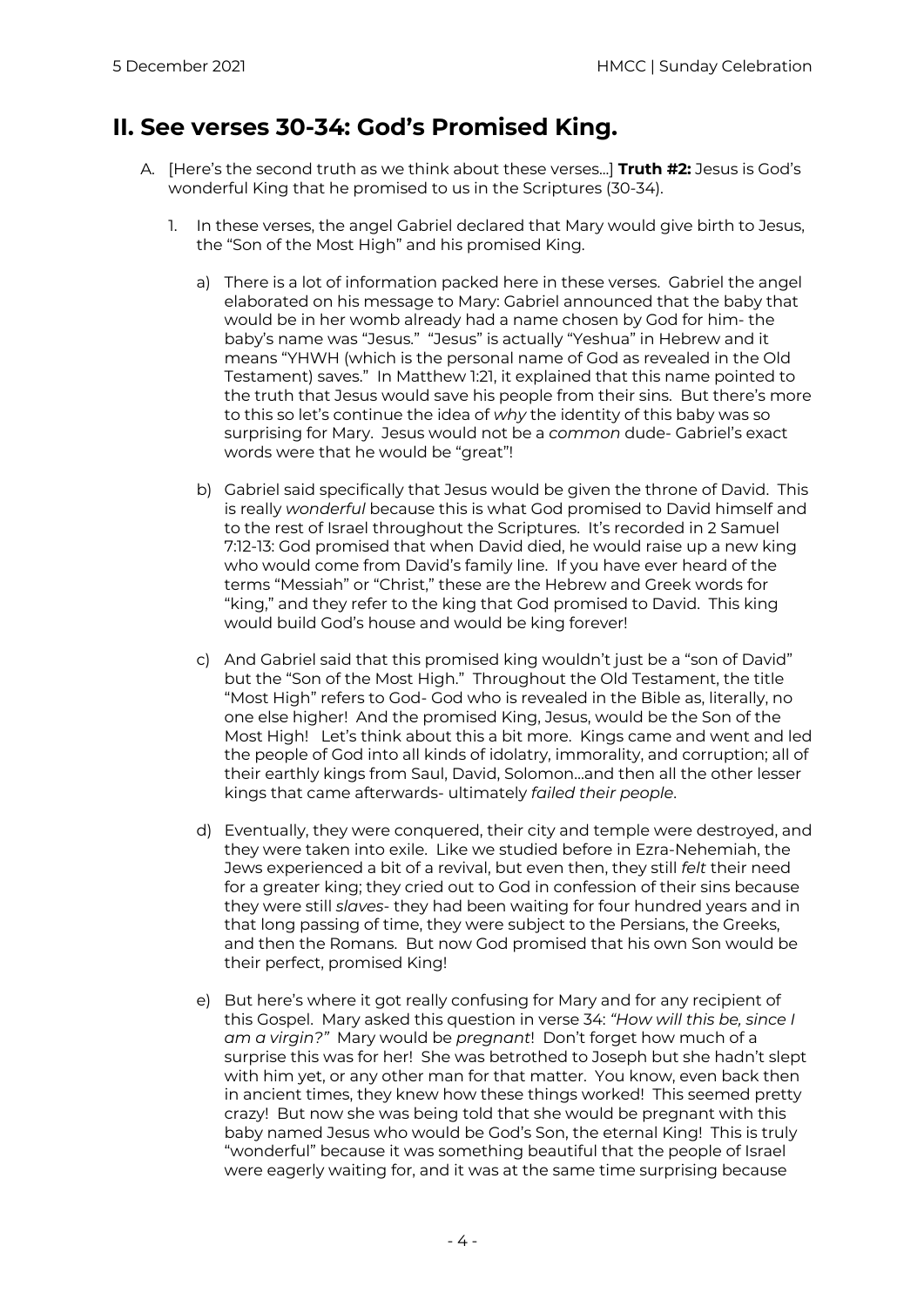this King would be conceived and born through *Mary* in this way! From verses 30-34, we see *Wonderful Truth #2: Jesus is God's wonderful King that he promised to us in the Scriptures.* 

- f) Mary, as well as the anyone reading this gospel, would have thought that the king would liberate them from their earthly oppressors. But Mary and the rest didn't understand it at the time, but this king was going to turn the idea of a "kingdom" upside down! This would be a running theme in the rest of the Gospel of Luke- from Jesus' teaching, ministry, death, and resurrection. Even from the beginning, we get hints that it would be different than what we'd normally expect about a "kingdom": Mary and Joseph were nobody special or unique. The king wouldn't be born and raised with privilege as royalty. He would come as a pretty common, bluecollar person.
- g) In this way, *we all* can relate to Jesus right? *This* is the wonderful miracle and grace of the incarnation: The Son of the Most High laid down his majesty, was born somehow to a virgin moth in a dusty, remote town. When he started his public ministry, he spend time with people on the fringes of society: the crippled and lepers, the widows and children, the prostitutes and tax collectors, the sick and demon-possessed. Eventually he had a bunch of regular folks like you and me following him as his disciples. We'll see as the Gospel of Luke unfolds that God's "kingdom" in the Scriptures is not an earthly, human kingdom at all! It was a spiritual kingdom that would take care of a *greater* need than to free people from political and military slavery; God was going to free people from the slavery of sin and death, which we'll talk about next…

**Transition:** Now we've heard about God's presence and God's promised King. Now for the third main point let's…

#### **III. See verses 35-37: God's Perfect Son.**

- A. [Here's the third truth as we think about these verses...] **Truth #3:** Jesus is God's wonderful Son, born by the Holy Spirit and without sin (35-37).
	- 1. In these verses, the angel Gabriel declared that Jesus would be conceived by the supernatural doing of the Holy Spirit.
		- a) Gabriel the angel explained how this would happen in verse 35: Jesus would be conceived by the power of the Holy Spirit. By the way, the Holy Spirit is called the "Most High" here- the third person of the Triune God who is "Most High." It's pretty cool that each person in the Trinity had significant roles in the events of Christmas; the God the Father sent God the Son to earth and God the Spirit executed that incarnation in the virgin birth. The phrases that he *will come upon you* and that he *will overshadow you* indicate that by the Holy Spirit's power, Mary would be pregnant with Jesus without Mary sleeping with anyone. While this is impossible in scientific terms, as Gabriel said later, "nothing will be impossible with God"- it is a miracle!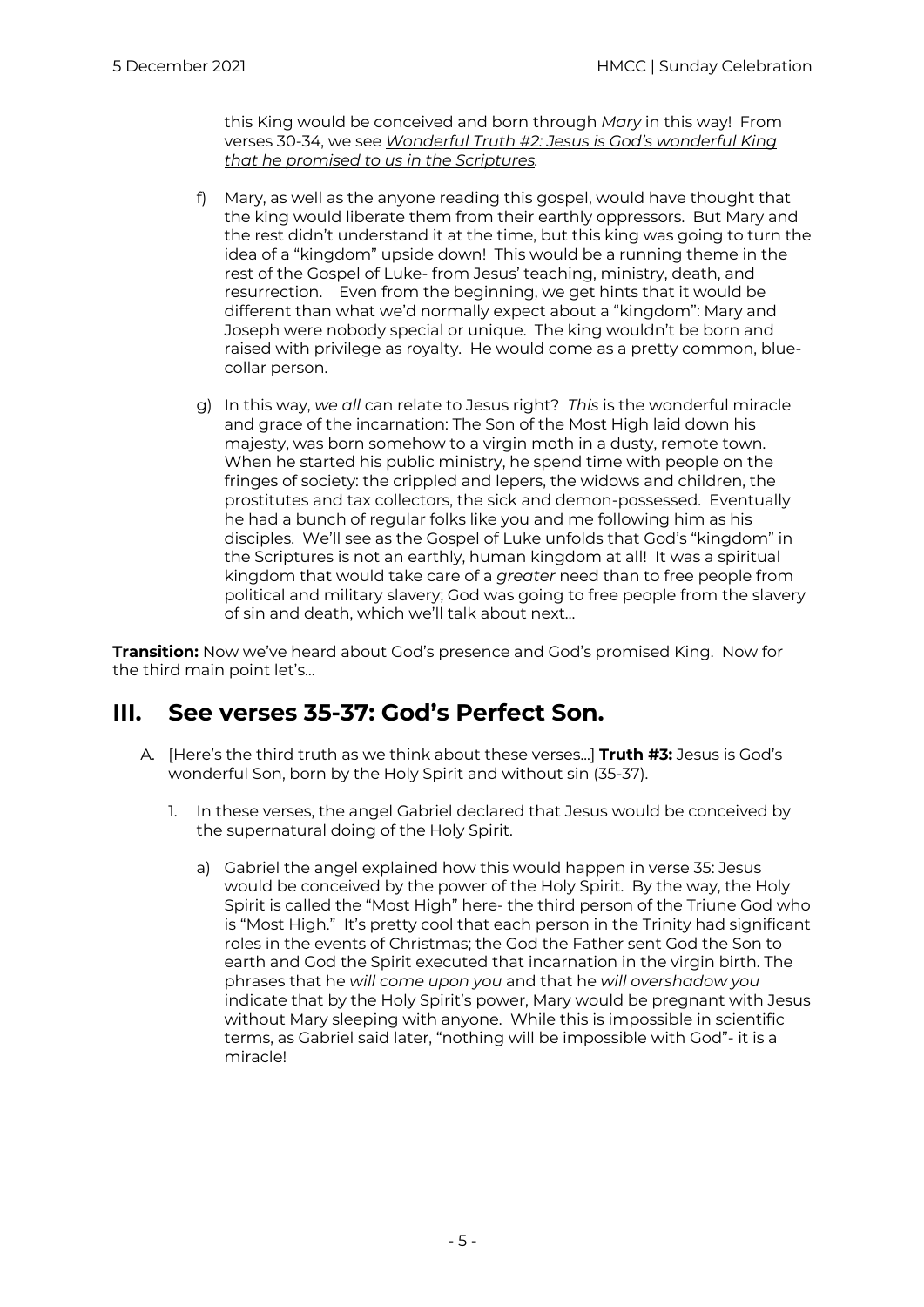- b) I'd like to mention two reasons why this is so important. First, the virgin birth as described here made it possible for *both* the truths that Jesus was 100% God and 100% human in one person. God could've done it some other way: He could've sent Jesus without any human parents, but then it would be hard for us to see how he was *truly* human. He could've sent Jesus to be born with two parents and still keep all of his divine nature, but then it would be hard for us to see how he was *distinctly* God.
- c) Let me read what Wayne Grudem wrote about this:
	- "When we think of these two other possibilities, it helps us to understand how God, in his wisdom, ordained a combination of human and divine influence in the birth of Christ, so that his full humanity would be evident to us from the fact of his ordinary human birth from a human mother, and his full deity would be evident from the fact of his conception in Mary's womb by the powerful work of the Holy Spirit."

In other words, by Jesus being born by the power of the Holy Spirit, we see that he was the "Son of God"; by Jesus being born through a human mother, we see that he was also the "Son of Man."

- d) If you think about it, all births and the making of a human being are miraculous. This hit me with each pregnancy and kid that Nickey and I had (actually, Nickey did most of the work for this). The fact that a brand-new human being was growing in the womb of my wife always blew me away. How is this even *possible*? God creates an individual person out of the shared cells and DNA of his or her parents. And each individual person has their own distinct appearance, personality, talents, and passions that unfold over that person's life! This is *absolutely* a miracle! No human being can recreate this, no matter how brilliant our science and technology gets! All this is to say that then it is *also* very conceivable that God, whom the Bible says created the *entire universe* out of nothing, can create a child outside of the normal way that he designed!
- e) And this presents the second reason *why* the virgin birth is so important: it makes it possible that Jesus was 100% human- but without inherited sin! Gabriel said in verse 35, *Therefore the child to be born will be called holythe Son of God*. The child that will be born from the Holy Spirit will be the second Adam- the only other human being born the same way as Adam, which was not by natural conception but directly from God's hand. Adam was literally the "son of God" this way; and Jesus also was literally the "Son of God" too! He did not have a human father and therefore did not inherit the sinful nature that is passed along to every human being after Adam.
- f) From verses 35-37 we see Wonderful Truth #3: Jesus is God's wonderful Son, born by the Holy Spirit and without sin. Jesus was born "holy" and without sin- and throughout his life he did not sin. The apostle Paul explains the significance of this:
	- Galatians 4:4-5 (NLT): *4 But when the right time came, God sent his Son, born of a woman, subject to the law. 5 God sent him to buy freedom for us who were slaves to the law, so that he could adopt us as his very own children.*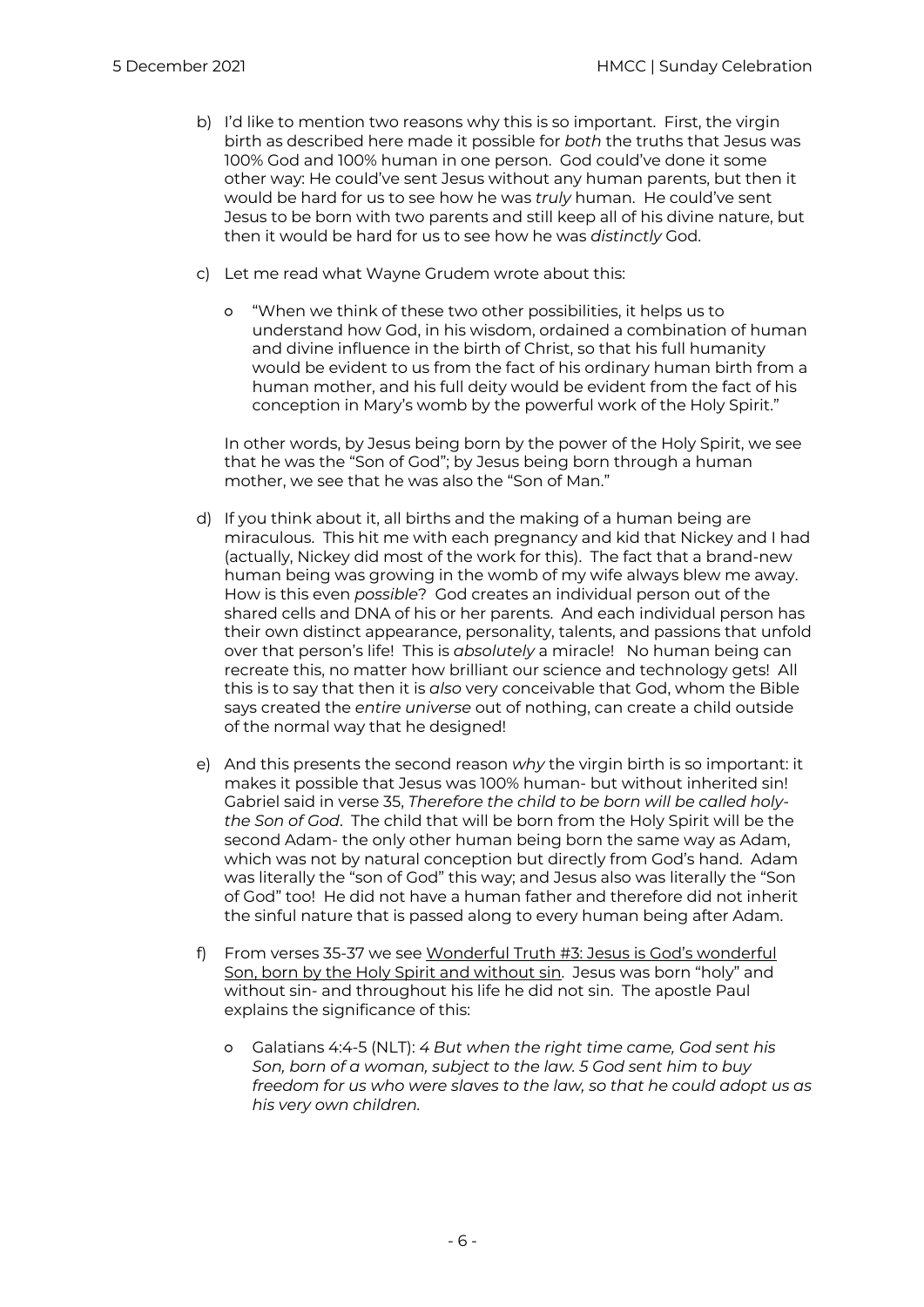So Gabriel told Mary that this was the "right time" that God was sending his Son, as 100% God and without sin and as 100% man who was subject to the law and obeyed it perfectly. What this means, according to John Murray, is that Jesus took care of our guilt of sin on the cross, bearing the penalty on the cross, and Jesus also perfectly fulfilled the demands of righteousness, living in perfect obedience to the Law of God. And in doing this, he *bought freedom* for those who believe in him! We can also be *adopted* as children of God- also a miracle of God that is wonderful- it is surprise mingled with admiration that only God could author and that Christ could accomplish!

**Transition:** So far we've heard about God's presence, God's promised King, and God's perfect Son. Now for the fourth main point let's…

#### **IV. See verse 38: God's People Believe.**

- A. [Here's the fourth truth as we think about these verses...] **Truth #4:** Jesus is whom we serve with wonder-filled faith that God's words are true (38).
	- 1. In these verses, Mary announced that she was God's servant, believing that what God had declared to her would come to pass.
		- a) Mary's statement in verse 38 is a beautiful statement of faith and submission to God's word. She believed that what God was telling her through this angel was true. That phrase "according to your word" indicates that she believed God at his word, period. Mary had to believe that: she would become pregnant; his name would be "Jesus" because he would save the world; "Jesus" would be the king forever; she would carry the Son of God in her womb by the power of the Holy Spirit. This is a lot to believe! And Mary was just a normal young woman and she heard all this crazy, wonderful news. And basically, Mary said to God, "I believe you." If anything, Mary was a model of wonder-filled faith in God's words to her.
		- b) But there are a couple of things that can really mess up a heart of wonderfilled faith. The first is *cynicism*. Paul Miller, in his book *A Praying Life*, talks about how Christians develop a "quiet cynicism" and "spiritual weariness" as our prayers seem to remain unanswered, we are disappointed with God, or when *we* fail to keep our commitments (which *always* inevitably happens). What happens is that our "hearts slowly shut down" because we don't want to be let down or frustrated or feel guilty over and over again. Miller says this is why we don't pray- remember that prayer is actually an exercise of our faith in God's care, concern, and connection in our lives. What about for you? Has cynicism taken away your sense of wonder- that feeling of surprise mingled with admiration, caused by Christmas being beautiful, unexpected, unfamiliar, or unexplainable?
		- c) The second thing that can really mess up a heart of wonder-filled faith is *familiarity*. You know, it's when you have seen or experienced something so often that you start taking it for granted- that's familiarity. Let me share an example: I grew up in Chicago- a *beautiful* city with some of the greatest architecture in the world. But my parents owned a grocery store in city and when I was a teenager I went to work at their grocery store once or twice a week- a one-hour round-trip drive. So after years of working there, I got *familiar* with the city- I even *disliked* driving into the city most of those times!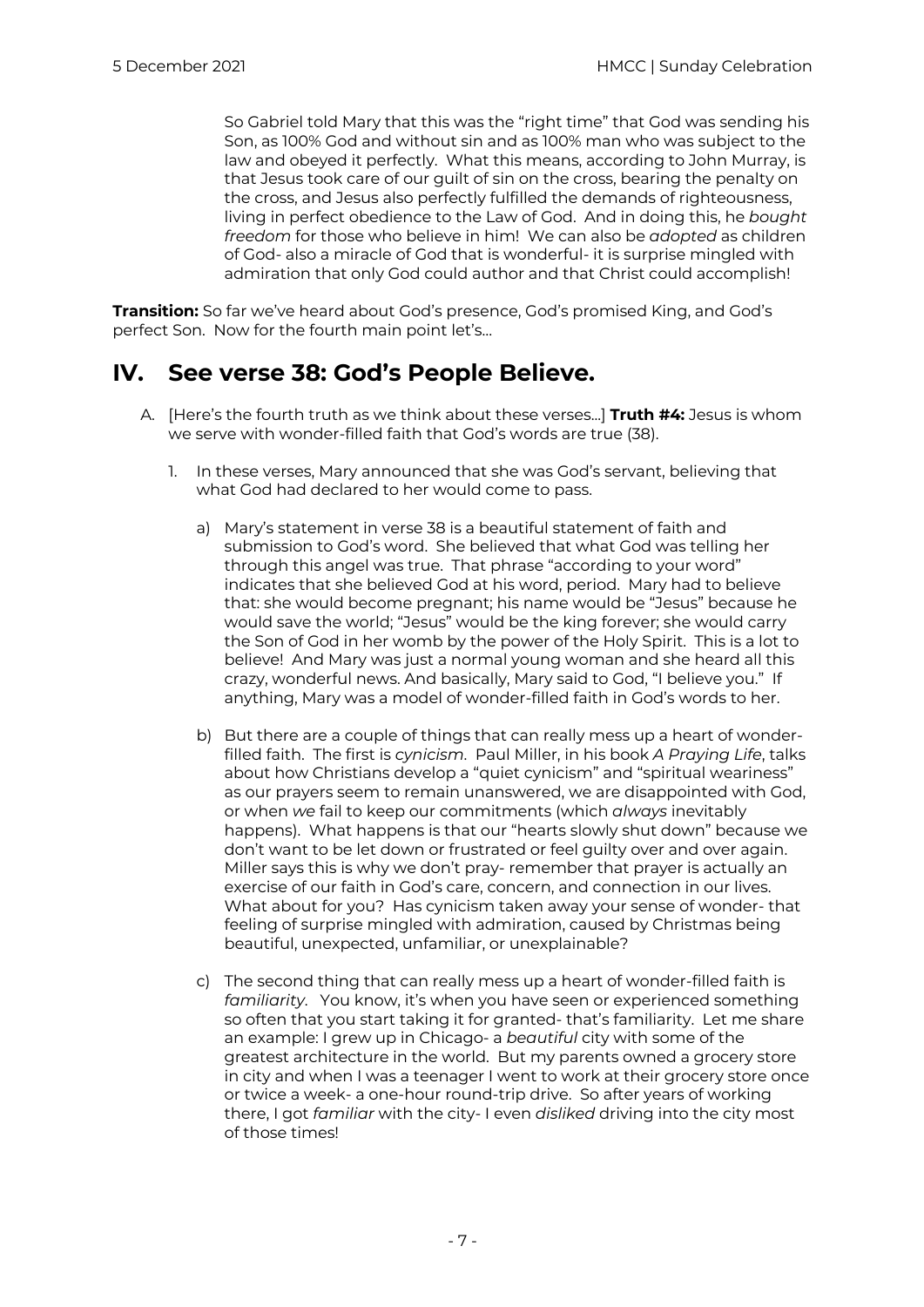- d) But I haven't lived in the Chicago area for over twenty years and actually this past summer my family did this "architectural tour of Chicago" on a boat through the Chicago River. And I was just in awe and wonder at the beauty of the buildings and the history behind them. It was really eyeopening! Looking back, I really *took for granted* the beauty of the city and all that it had to offer for so many years because I got so familiar with it. What about for you? Has the familiarity of Christmas- the services, the traditions, the marketing- taken away your sense of wonder- that feeling of surprise mingled with admiration, caused by Christmas being beautiful, unexpected, unfamiliar, or unexplainable?
- e) I'll tell you what wonder-filled faith is. Wonder-filled faith is focusing on Jesus and believing that what God's Word says about him is true: He is God's wonderful Son, born by the Holy Spirit and without sin, so he lived the life that we failed to live of perfect obedience to God and died the death that we should have died as the sacrifice for our sins! He is God's wonderful King that he promised to us in the Scriptures, whose Kingdom will be forever and includes all of those who believe in him! He is God's wonderful presence with us, his grace given to us as a gift, so we enjoy real, intimate fellowship and friendship with God- not having to *earn* God's favor but *given* God's favor as an eternal gift!
- f) I wish I could say there was a quick solutions to immunize us from cynicism and familiarity. But there's not. However, this is truth and we have to keep repeating it into our hearts: Faith is not based on feelings- it's not based on whether or not you feel "warm and fuzzy" this month in Christmas! It's based on the *object* of your faith…and the good news is that God and his words are reliable and true! This is the forever constant as you go through the ups and downs of life- and I know that many of us might be in a "down" season right now! From verse 38 we see Wonderful Truth #4: Jesus is whom we serve with wonder-filled faith that God's words are true. Therefore, holidays like Christmas are a "means of grace": This is an opportunity for us to look back at what God has given us this Christmas season- his Son as our Savior, our King, and his presence with us! This is an opportunity for us to be reminded that God's past activities and promises helps us to trust God in our uncertain present and future situations.

**Transition:** We heard about God's presence, God's promised King, God's perfect Son, and finally how God's people believe. Now let's conclude with the…

# **Conclusion**

## **V. Life Application**

- A. Thinking about Luke 1:26-38, how can you *have wonder-filled faith in God's news of Jesus' birth* this Advent season?
	- 1. First, set aside time in solitude to personally reflect on the Christmas story from the Bible.
		- a) As a "means of grace," think about some time that you can allocate this week to be in the Word this week and be with Jesus: God's presence, God's promised King, God's perfect Son, and how you believe in him. This is helpful because there is a lot of busyness and noise in our lives, isn't there?